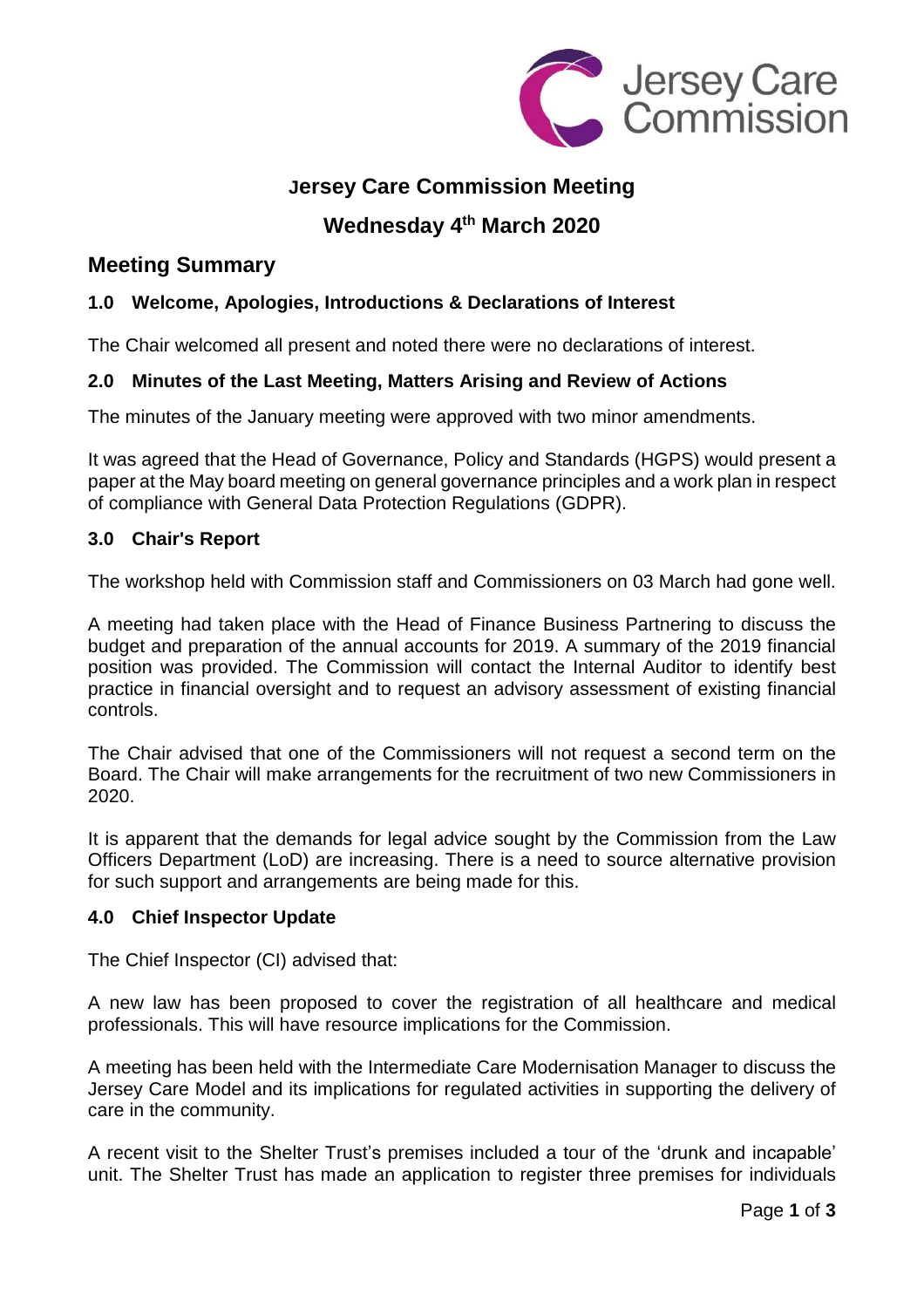who experience homelessness, many of whom will also avail of a range of social care and support. The Board requested an update for the May Board in respect of each of these matters.

A complaint made about the Commission by a local dentist has been upheld and an update was provided regarding the outcome of the investigation and actions to be taken by the Commission, including fee reimbursement.

The Commission has been advised that the young care experienced volunteer inspectors (from Scotland) are not available at present. Alternative methods of how best to ascertain what children say about their care are being considered.

A Ministerial Decision has been made regarding the law drafting of amendments to the Regulation of Care (Jersey) Law 2014. The amendments will be consistent with the Government's policy priorities which include the independent regulation of a range of services for children, including CAMHS, social work, fostering and adoption.

Should Jersey become a signatory to the Optional Protocol to the Convention Against Torture (OPCAT), which is being proposed, it is likely that the Commission will be appointed as part of the island's national preventative mechanism.

#### **5.0 Head of Governance, Policy and Standards (HGPS) update**

Two policies are in draft form: The Inspection Policy and The Escalation, Enforcement and Review Policy. It is important that stakeholders are consulted in respect of each policy. This is ongoing.

The Memorandum of Understanding (MOU) with the Office of the Children's Commissioner will be completed in the coming weeks.

#### **6.0 Draft Annual Report and Accounts for 2019**

The HGPS advised that draft annual report has been produced and a graphic design company has been engaged to assist with presentation. The final version will include an audited statement of accounts and will be presented to the May board for approval.

#### **7.0 Complaints Policies**

The HGPS presented two Complaints policies - for the investigation and resolution of complaints about the Commission, and for the investigation and resolution of complaints about the provision of care. Each of these documents had been discussed in detail at a workshop with Commissioners and Commission staff on 03 March.

A number of changes were agreed at the workshop. Once these changes have been made, the amended documents will be posted onto the Commission's website.

The HGPS was asked to research the production of complaint leaflets.